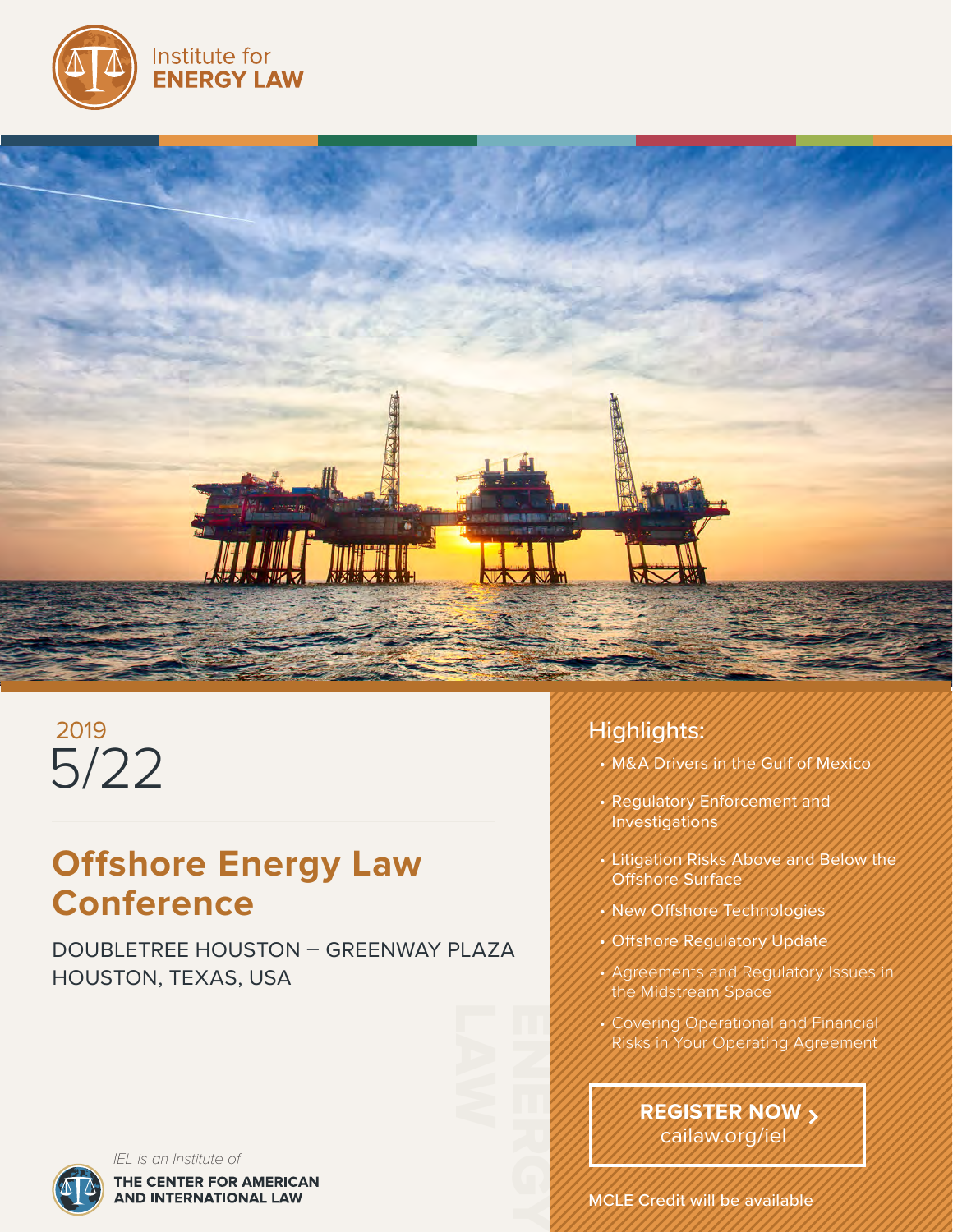# **SCHEDULE**

# 5/22

# **Offshore Energy Law Conference**

# **Conference Co-Chairs**

**Philip Eisenberg** Locke Lord LLP Houston, Texas

#### **Patrick Morris**

Managing Counsel – **Exploration** Shell Offshore Services **Company** New Orleans, Louisiana

WiFi Sponsor: BAKER BOTTS

## **May 21**

**5:15-6:15 Joint Networking Reception with Mergers & Acquisitions in Energy** 

**Conference**



## **May 22**

#### **8:20 Introductions**

#### **8:30 M&A Drivers in the Gulf of Mexico – A Buyer's Market (.75 hr)**

The last four years of downturn have brought much needed capital discipline that made Gulf of Mexico projects competitive again. This session will look at the economic trends, including private equity mature investments needing to exit and forcing some assets to be marketed; smaller players looking for plug-in growth opportunity; mid-sized players harvesting cash flow for sizeable onshore and international investments; and majors looking to seize the opportunity to move mid to late-life assets out of their portfolios and invest in new development at a lower cost cycle.

**• William Turner,** Senior Research Analyst – Gulf of Mexico, Wood Mackenzie, Houston, Texas

#### **9:15 Production Handling Agreements / Comparing the Shelf to Deepwater (.75 hr)**

This presentation will explore a comparison of the model form Shelf PHA with the Deepwater PHA and will include a discussion of current topics and how they are or are not covered under the forms.

**• Andrew M. Adams,** Gieger, Laborde & Laperouse, LLC, Houston, Texas

#### **10:00 Break >**

#### **10:30 Regulatory Enforcement and Investigations (.75 hr)**

- **• David Gerger,** Gerger Khalil & Hennessy LLP, Houston, Texas
- **• Kristie Tice,** Senior Counsel, Environmental & Safety Law Group, Chevron U.S.A. Inc., Houston, Texas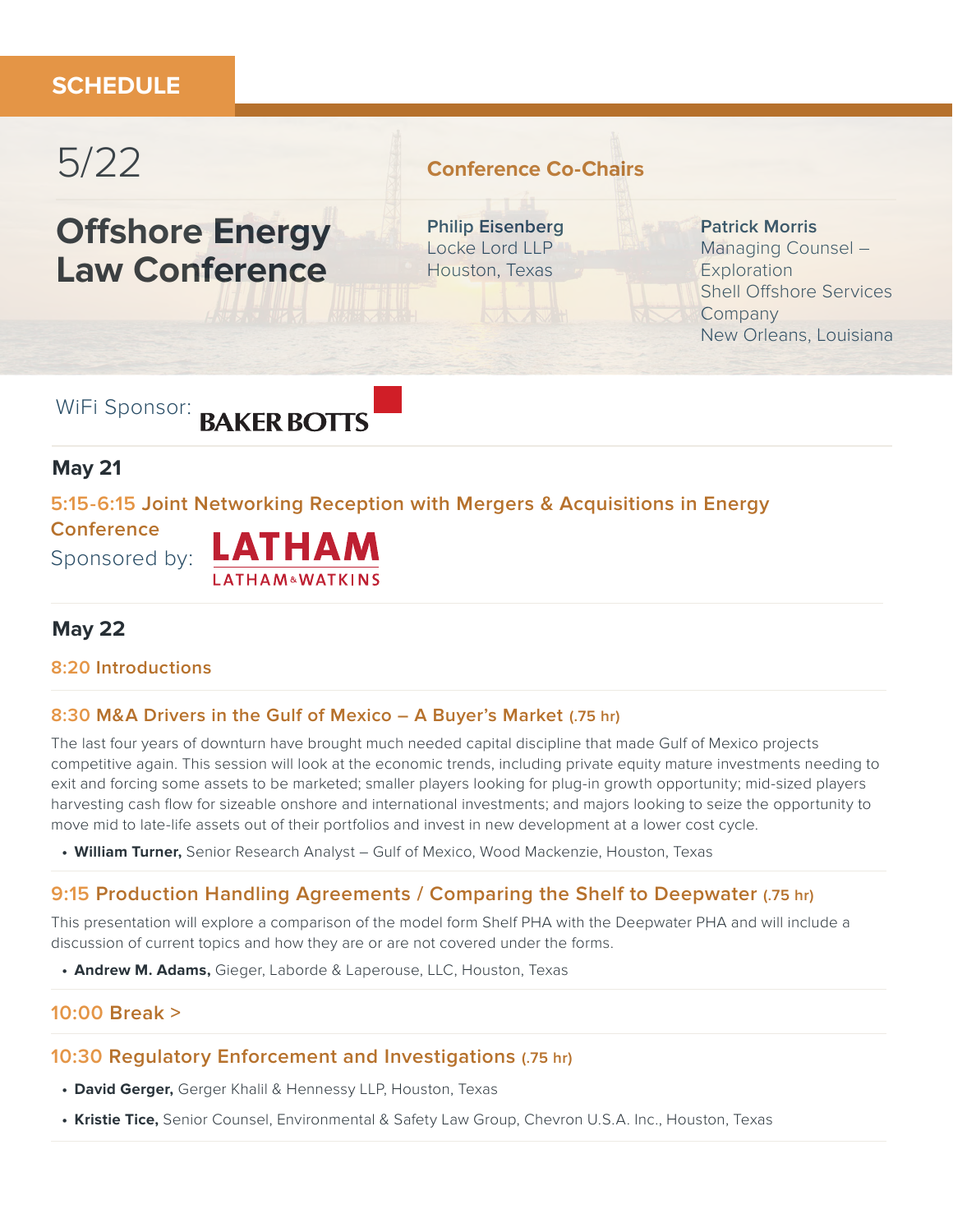#### **11:15 Watch Your Assets: Litigation Risks Above and Below the Offshore Surface (.75 hr)**

Operators and non-operating interest owners should know about recent judicial decisions, litigation risks, and trends that relate to oil and gas exploration, production, transportation, and other offshore operations. This presentation addresses some such decisions and risks involving decommissioning, operating agreements, production handling agreements, the False Claims Act, and other matters.

**• Geoffrey L. Harrison,** Susman Godfrey L.L.P., Houston, Texas



#### **12:45 Luncheon Presentation – New Offshore Technologies (0 hr)**

The O&G industry has recently become very active in broad application of Digitalization as a lever for significant performance improvements in the areas of exploration, drilling, production, safety, and cost. This session will provide an overview and give examples of what "Digitalization" means in the industry context and discuss desired outcomes, challenges, and future direction.

**• Marc Chevis,** Process, Data and Systems Manager, Shell Exploration and Production Company, New Orleans, Louisiana

#### **1:15 Break >**

#### **1:30 BSEE: Driving Safety Performance and Environmental Stewardship Improvements Beyond Regulation through Innovation and Collaboration (.75 hr)**

**• Scott A. Angelle,** Director, Bureau of Safety and Environmental Enforcement, Washington, D.C.

#### **2:15 Offshore Regulatory Update (.75 hr)**

The combination of the post-DWH world with the starkly different approaches to regulation of offshore E&P operations by the Obama and Trump administrations has produced intense debate and important regulatory changes in recent years. Well control, decommissioning, production safety systems, financial assurance, lease ownership, and the legal consequences of lease assignments are among the many areas that have been the focus of proposed and/or finalized regulatory reform. This presentation will highlight these changes and will also consider the impact of select recent decisions by the United States Supreme Court on Interior's authority to enforce its regulations.

- **• Dana E. Dupre,** Legal Counsel, Shell Oil Company, New Orleans, Louisiana
- **• Jonathan A. Hunter,** Jones Walker LLP, New Orleans, Louisiana

# **3:00 Break >** Sponsored by: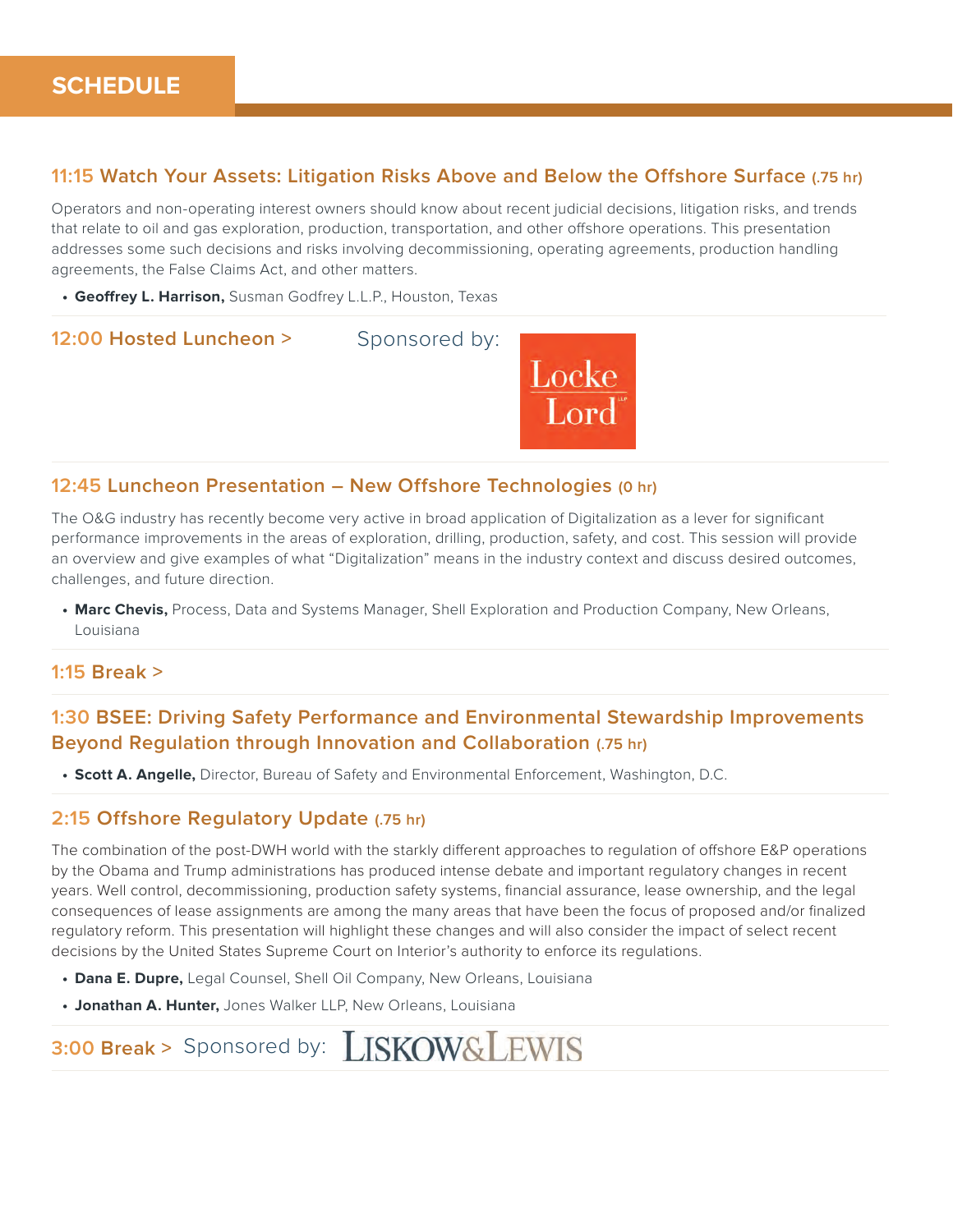### **3:15 Stuck in the Middle (with Me). Negotiating Points for Agreements, Regulatory Update, and Emerging Issues in the Midstream Space. (.75 hr)**

This presentation will focus on key provisions in offshore midstream agreements, BOEM and BSEE regulatory issues impacting pipelines and related infrastructure, and emerging issues such as U.S./Mexico cross-boundary midstream considerations and offshore Gulf of Mexico deepwater ports.

**• Jana L. Grauberger,** Liskow & Lewis, Houston, Texas

### **4:00 Are Today's Key Operational and Financial Risks Covered by Your Offshore OA Form? (1 hr)**

A panel discussion with key legal representatives of three major offshore operators on whether a number of "hot" operational and financial considerations including rig utilization, transportation, marketing and financial assurance are adequately addressed in today's Offshore Operating Agreements.

Moderator: **Alicia F. Castro,** Locke Lord LLP, Houston, Texas

Panelists:

- **• Martin Detloff,** Managing Counsel Gulf of Mexico, BP Exploration & Production Inc., Houston, Texas
- **• J.T. Nesser,** Managing Counsel, Deep Water U.S. Gulf of Mexico, Shell Oil Company, New Orleans, Louisiana
- **• Bill Moore,** Senior Advisor Commercial Negotiations US Gulf of Mexico, Equinor, Houston, Texas

#### **5:00 Adjourn >**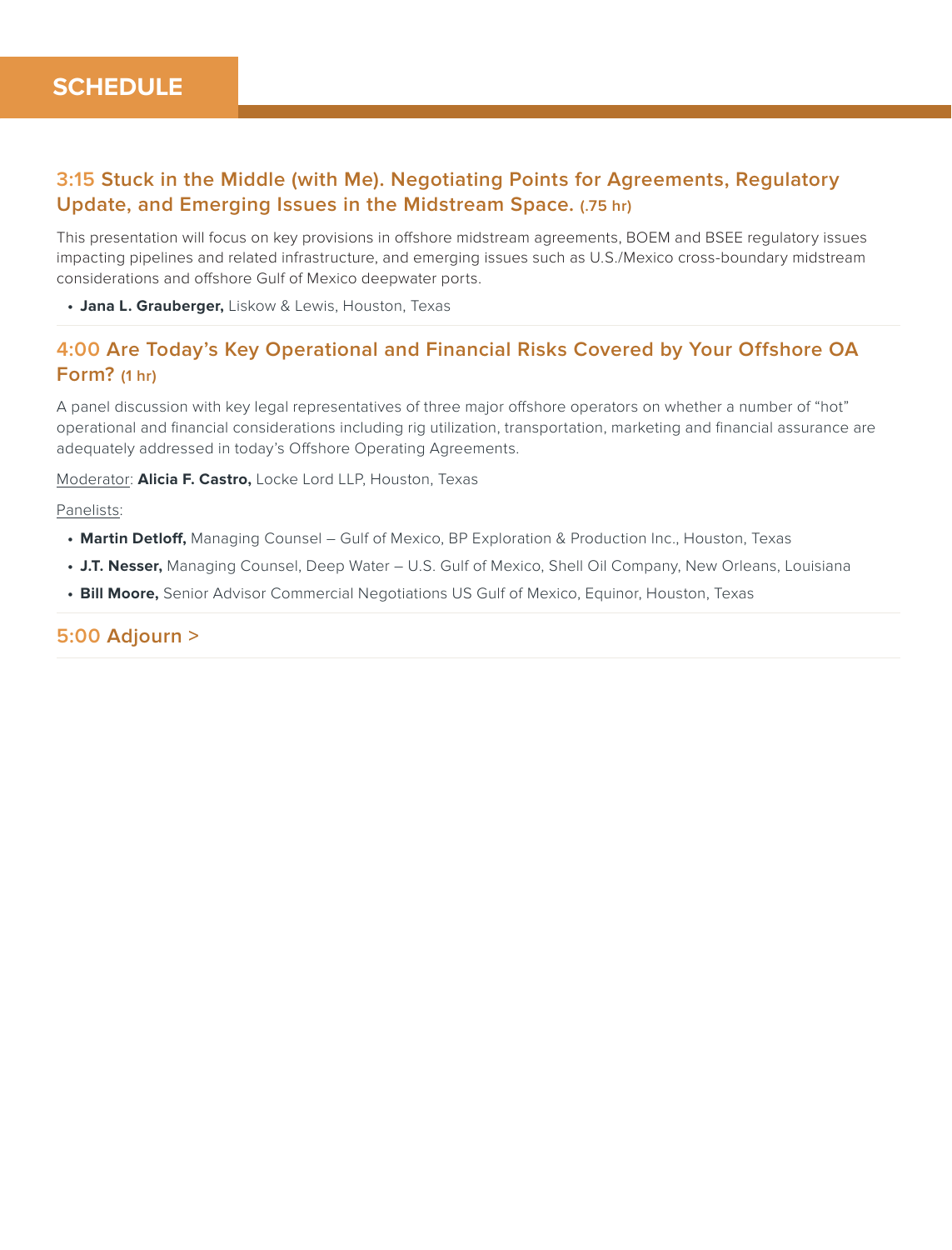### **Offshore Energy Law Conference**

## May 22, 2019 Doubletree Houston - Greenway Plaza • Houston, Texas

Registration includes the Conference, course materials online and all meals.

| Check applicable box:                                  | Received by 4/30/19 | Received after 4/30/19 |
|--------------------------------------------------------|---------------------|------------------------|
| Regular registration fee                               | □ \$435             | □ \$495                |
| <b>IEL Advisory Board Member</b>                       | □ \$345             | □ \$395                |
| <b>IEL Young Energy Professional</b><br>Member         | 口 \$345             | □ \$395                |
| <b>IEL Supporting or Sustaining</b><br>Member Employee | □ \$345             | □ \$395                |
| CAIL Member or Member<br>Employee                      | □ \$345             | □ \$395                |
| Government Employee                                    | □ \$345             | □ \$395                |
| Full-Time Law Professor                                | $\square$ \$100     | $\square$ \$100        |
| Full-Time Law Student                                  | $\square$ \$100     | $\square$ \$100        |

□ \$150 - Add \$150 to register for the 6th Mergers and Acquisition in Energy Conference on May 21 at the Doubletree Houston - Greenway Plaza.

REGISTRATION ROSTER: Your name & contact information will be included on the Registration Roster, unless you indicate otherwise below.

 $\square$  Include only my name & employer/company's name on the roster.  $\square$  Do not include my name & contact information on the roster

| PAYMENT INFORMATION<br>Check enclosed payable to: The Center for American and International Law |  |          |  |  |
|-------------------------------------------------------------------------------------------------|--|----------|--|--|
| Mastercard □ Visa □ AMEX □<br>Credit Card:<br>П.                                                |  | Discover |  |  |
|                                                                                                 |  |          |  |  |
|                                                                                                 |  |          |  |  |
| Billing address (if different than above address) _______________________________               |  |          |  |  |
|                                                                                                 |  |          |  |  |
|                                                                                                 |  |          |  |  |

## **GENERAL INFORMATION**

CANCELLATION POLICY: Tuition less a \$50 cancellation fee will be refunded upon receipt of written cancellation received by April 30, 2019. Email kjohnson@cailaw.org. After this date, no refunds, but substitution of attendees for this program will be permitted. Registrants not entitled to a refund will receive the course materials online.

HOUSING: The cost of housing is not included in tuition. However, rooms (in limited number) have been reserved at the DoubleTree by Hilton Hotel Houston – Greenway Plaza, 6 E. Greenway Plaza, Houston, TX 77046. Registrants should call 713-629-1200 and ask for the "Institute for Energy Law" block. If asked, the code for the block is CAI. So long as rooms remain available in the block, the reduced room rate of \$135, plus taxes and fees, will be available. The last day to obtain this special rate is May 6, 2019.

NONDISCRIMINATION POLICY: The Center for American and International Law does not discriminate on the basis of race, color, sex, religion, national origin, age, disability, veteran status or any other protected status in educational activities, scholarship programs or admissions.

PRESS POLICY: All IEL conferences are held under the Chatham House Rule. Participants, including journalists, are free to use any information received, but comments may not be attributed to any speaker identified by name or affiliation.

MCLE CREDIT: This program is approved by the State Bar of Texas for a total of 6.25 hours, no ethics. Course ID Number: 174046413. Credit hours for other states will vary and are subject to each state's approval and credit rounding rules.

**5 WAYS TO BE A WAYS TO BE SUBMISSION** in certain states may be required to pay an<br>additional fee. IEL conferences are typically accredited **By all mandatory CLE states.**<br> **REGISTER** For this conference, IEL will directly apply (if requested) for course accreditation in the following states: California, Louisiana, Minnesota, New Mexico, Ohio, Oklahoma, Pennsylvania, Texas and Virginia. Some of these states may not approve a program for credit hours before the program occurs. Attorneys may be eligible to receive CLE credit through reciprocity or attorney self-submission in other states. Attorneys filing by selfadditional fee. IEL conferences are typically accredited



The Center for American and International Law 5201 Democracy D Plano, Texas 75024

**PHONE** credit card only 972.244.3403 o 800.409.1090 8:30am-5:00pm CT